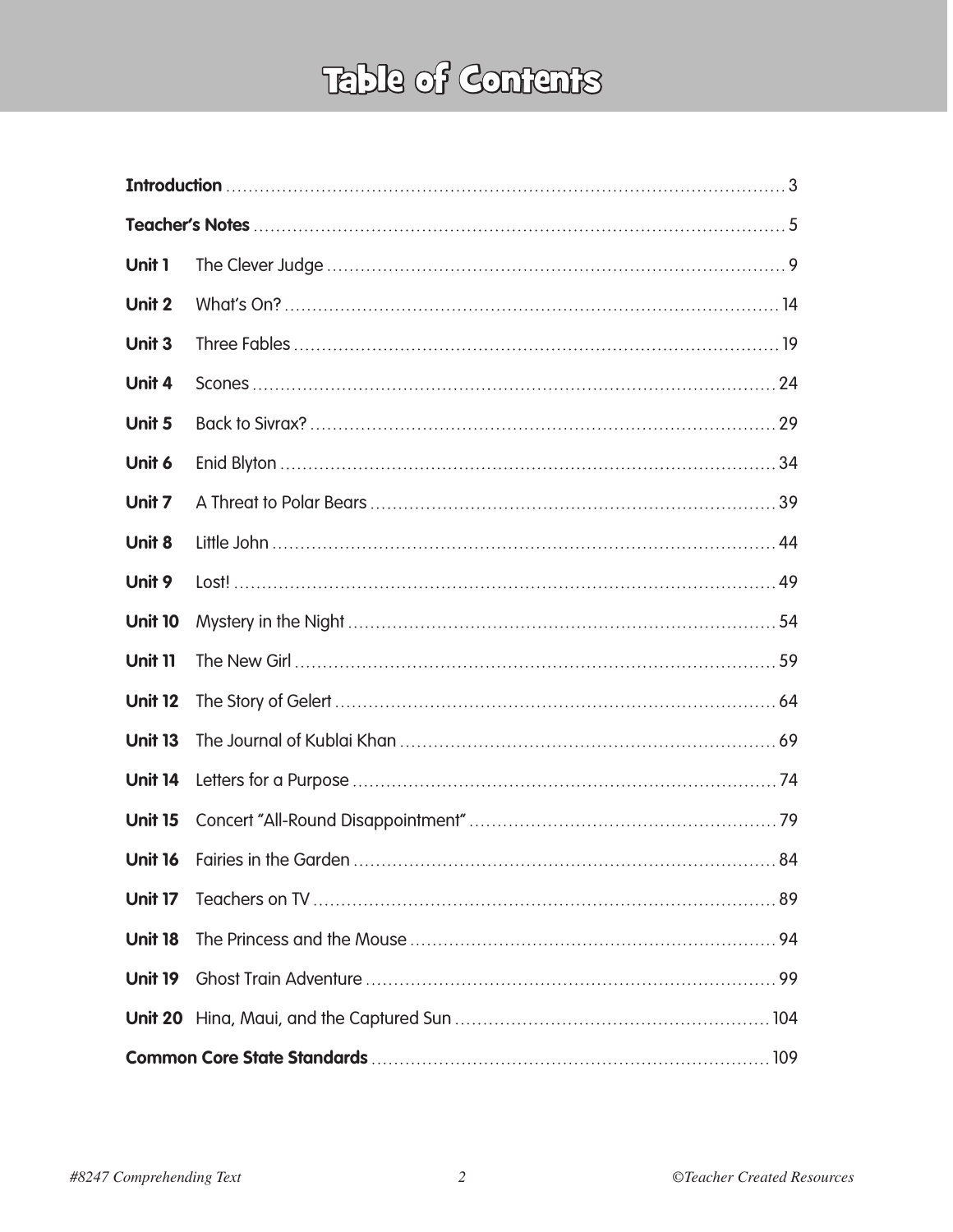Um**i**i (ร

**Name**

**Read the biography and answer the questions on the following pages.**

Enid Blyton was born in London, England, in 1897. By the time she died, she had written over 600 books and had them translated into almost 70 languages. Since her first book, *Child Whispers*, appeared in 1922, generations of children all over the world have enjoyed her stories.

Enid Blyton trained as a kindergarten teacher and soon opened her own elementary school. She eventually gave up teaching to devote more time to writing children's literature. Her many stories, plays, and songs appeared in *Teachers' World* magazine. They became so popular that teachers used them in their lessons.



In 1938, The Secret Island was published. It was the first of many full-length adventure stories. The most popular of these series have been *The Famous Five*, *The Secret Seven*, *The* 

*Five Find‑Outers*, and *Barney* mystery books. The school series, *Malory Towers* and *St. Clare's*, have also been extremely popular.

In 1995, *The Famous Five* series of books was produced for television. This encouraged even more children to pick up her books and start reading.

As well as books for older readers, Enid Blyton wrote many delightful stories for younger children. These include *The Faraway Tree*, *The Wishing Chair*, *Amelia Jane*, and *Noddy*.

Enid Blyton died in 1968. She had dedicated her working life to writing books that children would enjoy reading.

For over 90 years, the stories written by Enid Blyton have encouraged children to become enthusiastic readers. They become familiar with the characters in a series and are keen to follow them in the next book. Where will their next adventure take them? How will they solve the latest mystery? What mischief will they get into during the next school year?

To find out, pick up an Enid Blyton book!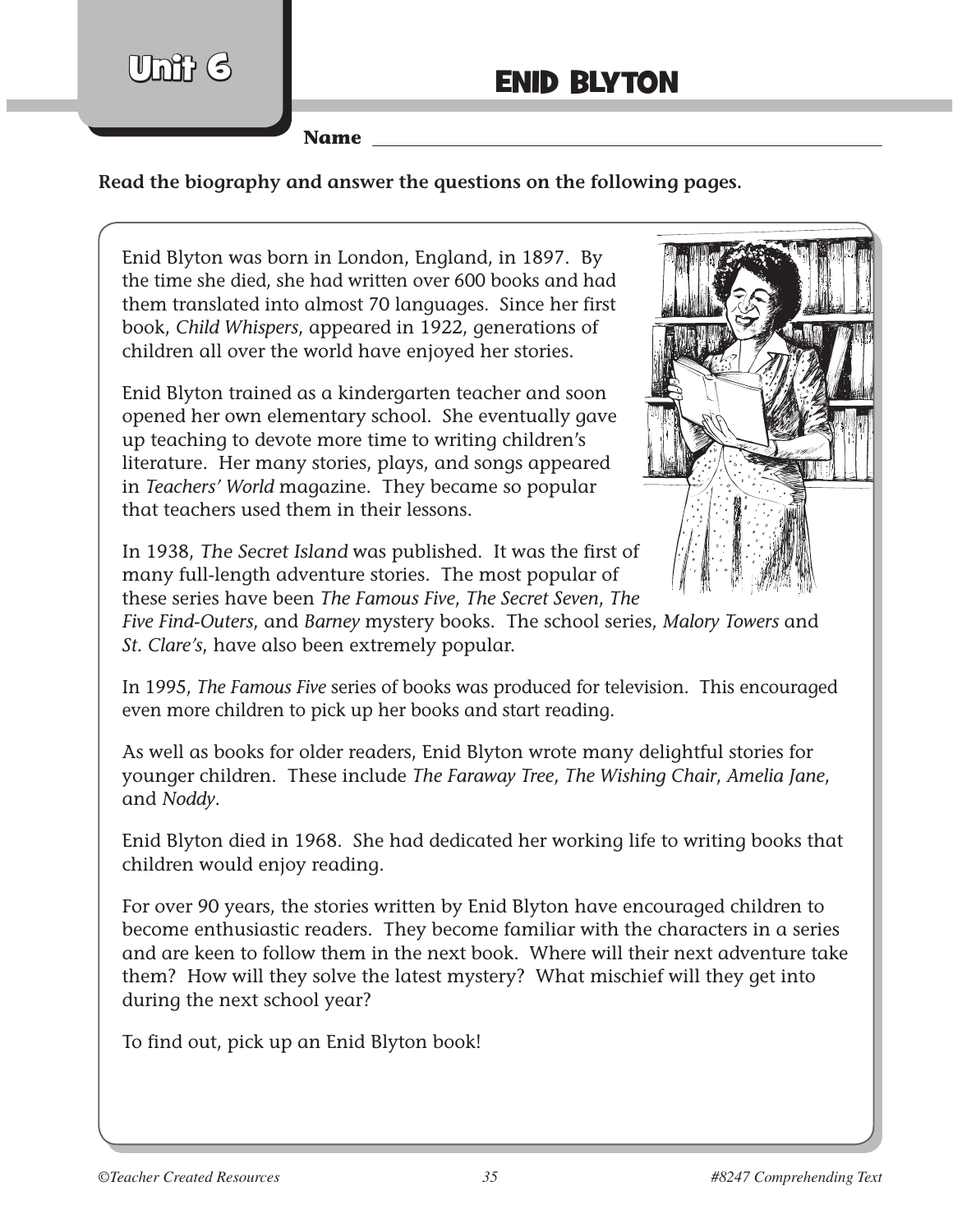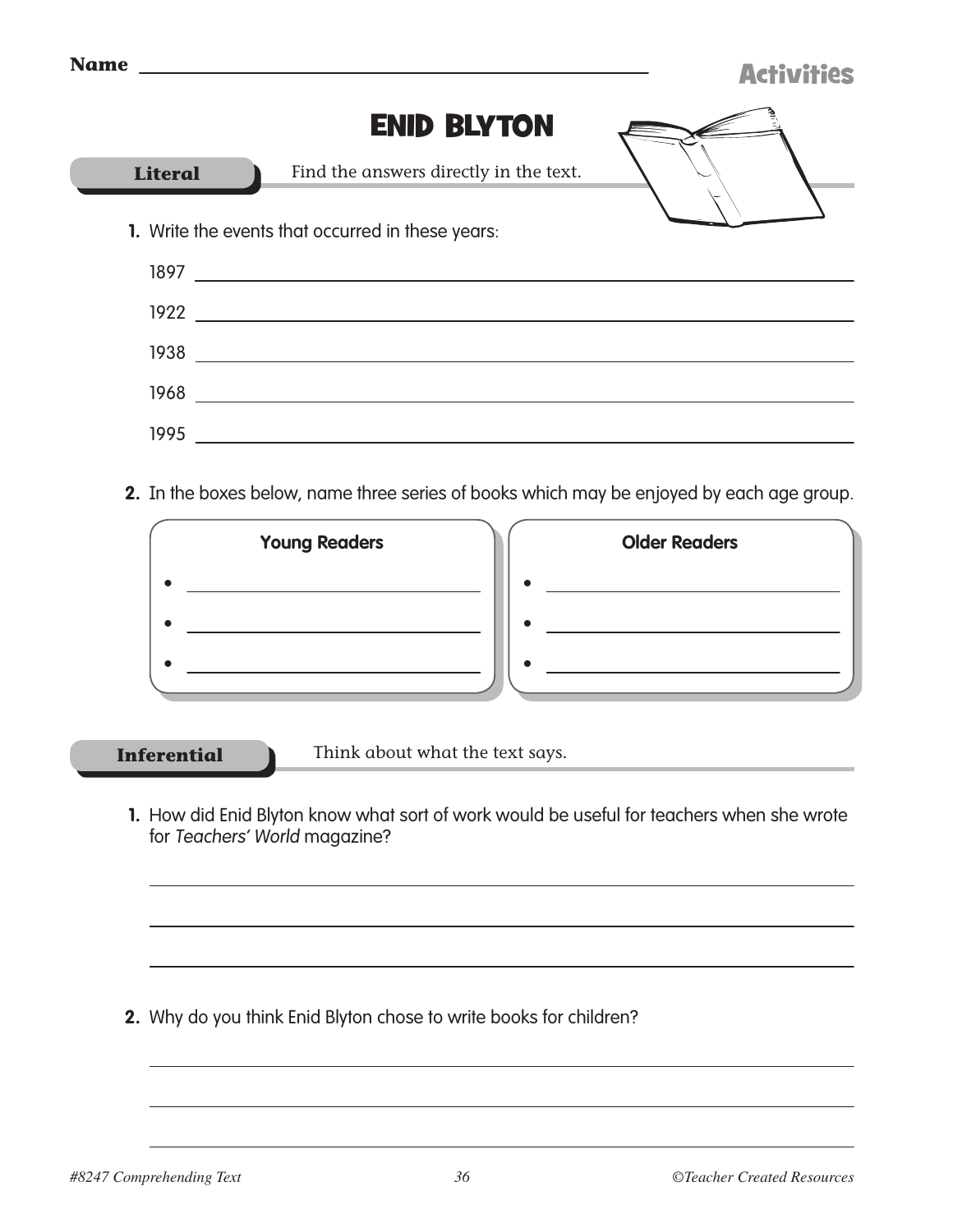

ſ

## Enid Blyton

| <b>Applied</b>                                                  | Use what you know about the text and your own experience.                                                                                                                                                             |  |  |  |  |
|-----------------------------------------------------------------|-----------------------------------------------------------------------------------------------------------------------------------------------------------------------------------------------------------------------|--|--|--|--|
|                                                                 | 1. Place an <b>X</b> in the box next to the opinion(s)/statement(s) with which you agree with<br>regarding a book series.                                                                                             |  |  |  |  |
|                                                                 | boring—They always have the same characters.                                                                                                                                                                          |  |  |  |  |
|                                                                 | $\Box$ great—You really get to know the characters.                                                                                                                                                                   |  |  |  |  |
|                                                                 | dull—The same things happen, and you know how each will end.                                                                                                                                                          |  |  |  |  |
|                                                                 | exciting-You wonder how each character will react to different situations.                                                                                                                                            |  |  |  |  |
|                                                                 | interesting—You have your favorites and can identify with them.                                                                                                                                                       |  |  |  |  |
| Title:                                                          | 2. The Famous Five series was made into a television series. Name a book that you are<br>familiar with that has been made into a movie or television show.<br><u> 1980 - Jan Barbara, martxa al II-lea (h. 1980).</u> |  |  |  |  |
| <b>a.</b> Which did you like better, the book or the show? Why? |                                                                                                                                                                                                                       |  |  |  |  |
|                                                                 | <b>b.</b> What are the similarities and the differences between the two?                                                                                                                                              |  |  |  |  |
|                                                                 |                                                                                                                                                                                                                       |  |  |  |  |